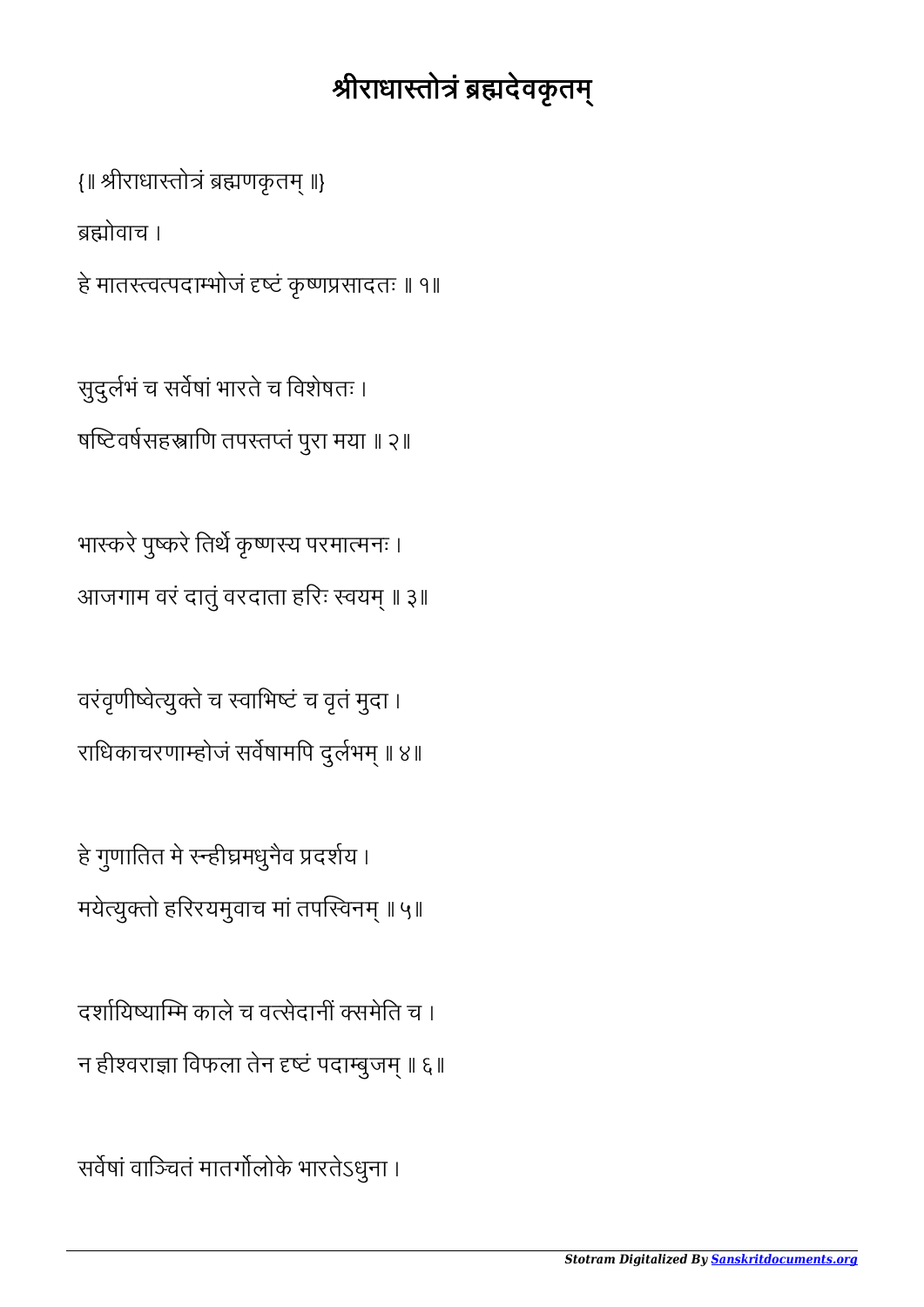अस्यांशा त्वं त्वदंशो वाप्ययं केन निरूपितः । अहं विधाता जगतां वेदानां जनकः स्वयम् ॥ १४॥

नित्योऽयं च यथा कृष्णस्त्वं च नित्या तथाम्बिके ॥ १३॥

आत्मनो देहरूपा त्वमस्याधारस्वमेव हि । अस्या नु प्राणैस्त्वं मातस्वत्प्राणैरयमीश्वरः ॥ १२॥

किमहो निर्मितः केन हेतुना शिल्पकारिणा ।

तथा शक्तिस्वरूपा त्वं तेषु सर्वेषु संस्थिता । पुरुषाश्च हरेरंशास्वदंशा निखिलाः स्त्रियः ॥ ११॥

वैकुण्ठशचाप्यजन्यश्च त्वमजन्या तथाम्बिके । यथा समस्तब्रह्माण्डे श्रीकृष्णांशांश जीविनः ॥ १०॥

न हि वेदेषु मे दृष्ट इति केन निरूपितम् । ब्रह्माण्डाद् बहिरूर्ध्वं च गोलोकोऽस्ति यथाम्बिके ॥ ९॥

त्वं कृष्णाङ्गार्धसम्भूता तुल्या कृष्णेन सर्वतः । श्रीकृष्णस्त्वमयं राधा वा हरीः स्वयम् ॥ ८॥

सर्वा देव्यः प्रकृत्यंशा जन्याः प्राकृतिका ध्रुवम् ॥ ७॥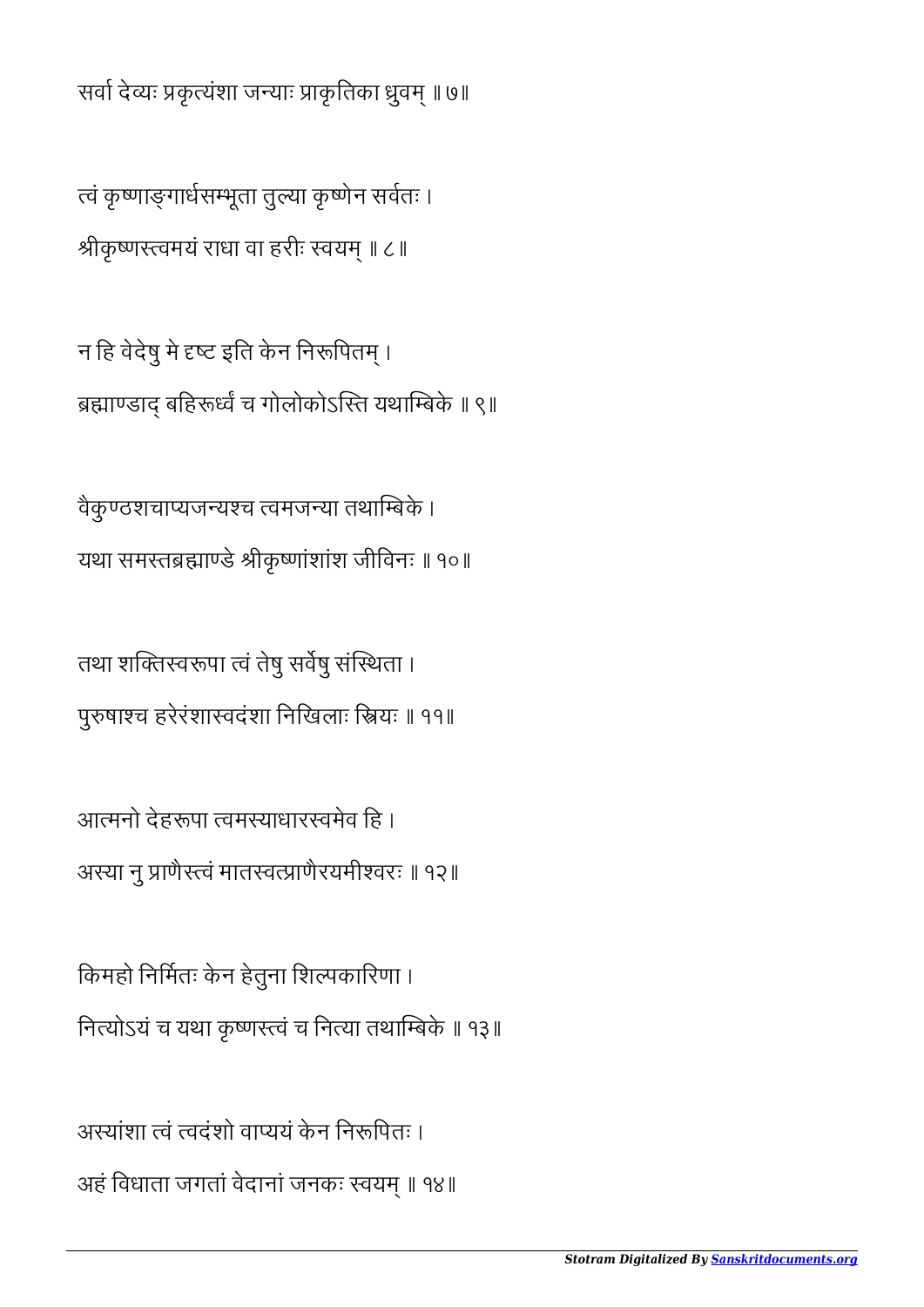प्रणम्य चरणाम्भोजं सर्वेस्ःआं वन्द्यमीप्सितम् ।

जननी जनको यो वा सर्वं क्समति स्नेहतः । इत्युक्त्वा जगतां धाता तथौ च पुरतस्तयोः ॥ २१॥

ईस्वराणामीस्वरस्य योग्यायोग्ये समा कृपा जनस्य । प्रतिपाल्यस्य क्षणे दोषः क्षणे गुणः ॥२०॥

सरस्वती च वेदाश्च क्समः कः स्तोतुमीश्वरि । यथागमं यथोक्तं च न मां निन्दितुमर्हसि ॥ १९॥

यददृष्टाश्रुतं वस्तु तन्निर्वक्तुं च कः क्षमः । अहं महेशोऽनन्तश्च स्तोतुं त्वां कोऽपि न क्षमः ॥ १८॥

त्वं बुद्धेर्जननी मातः को वा त्वां स्तोतुमीश्वरः । यद्वस्तु दृष्टं सर्वेषां तद्विवक्तुं बुधः क्समः ॥ १७॥

वेदो वा पण्दितो वान्यः को वा त्वां स्तोतुमीश्वरः । रतवानां जनकं ज्ञानं बुद्धिर्ज्ञानाम्बिका सदा ॥ १६॥

तं पठित्वा गुरुमुखाद् भवन्त्येव बुधा जनाः । गुणानां वा तवानां ते शतांशं वतुममः ॥ १५॥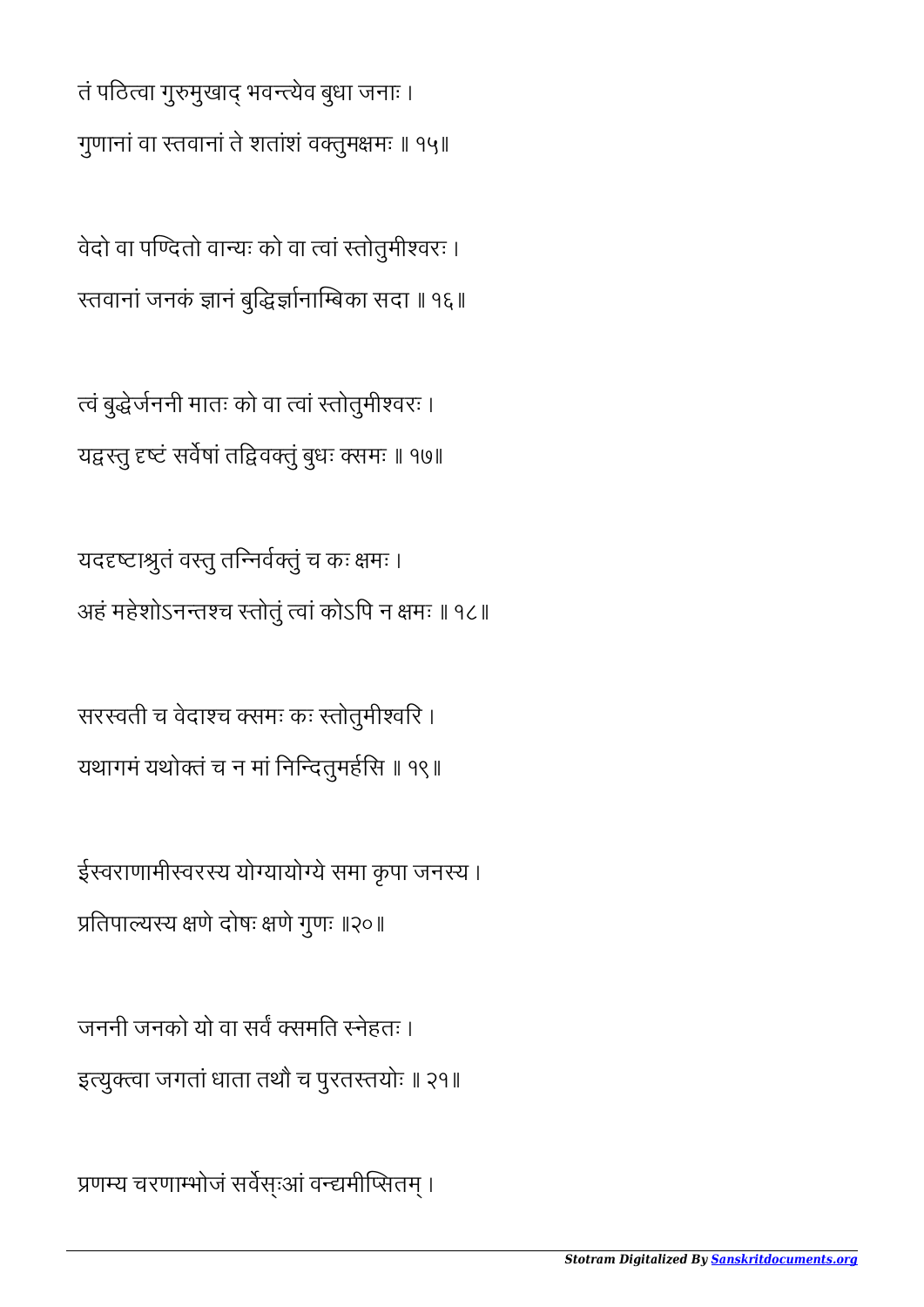ब्रह्मणा च कृतं स्तोत्रं त्रिसंध्यं यः पठेन्नरः ।

राधामाधवयोः पादे भक्तिं दास्यं लभेद् ध्रुवम् ॥ २२॥

कर्मनिर्मूलनं कृत्वा मृत्युं जित्वा सुदुर्जयम् ।

विलङ्घ्य सर्वलोकाश्च याति गोलोकमुत्तमम् ॥ २३॥

॥ इति श्रीब्रह्मवेवर्ते ब्रह्मण कृतं श्रीराधास्तोत्रं सम्पुर्णं॥

Encoded by Daniel Mohanpersad danielmohanpersad98@msn.com

Please send corrections to sanskrit@cheerful.com

Last updated **doday** 

http://sanskritdocuments.org

| Radha Stotram (By Brahma) Lyrics in Devanagari PDF                         |
|----------------------------------------------------------------------------|
| % File name : raadhaabrahma.itx                                            |
| % Location : doc\ deities\ misc                                            |
| % Author : brahma                                                          |
| % Language : Sanskrit                                                      |
| % Subject : stotra                                                         |
| % Transliterated by : Daniel Mohanpersad danielmohanpersad98 at msn.com    |
| % Proofread by : Daniel Mohanpersad danielmohanpersad98 at msn.com         |
| % Source : brahmavaivarta puraaNa                                          |
| % Latest update: August 15, 2002                                           |
| % Send corrections to: Sanskrit@cheerful.com                               |
| % Site access : http://sanskritdocuments.org                               |
| %                                                                          |
| % This text is prepared by volunteers and is to be used for personal study |
| % and research. The file is not to be copied or reposted for promotion of  |
| % any website or individuals or for commercial purpose without permission. |
| % Please help to maintain respect for volunteer spirit.                    |
| $\%$                                                                       |